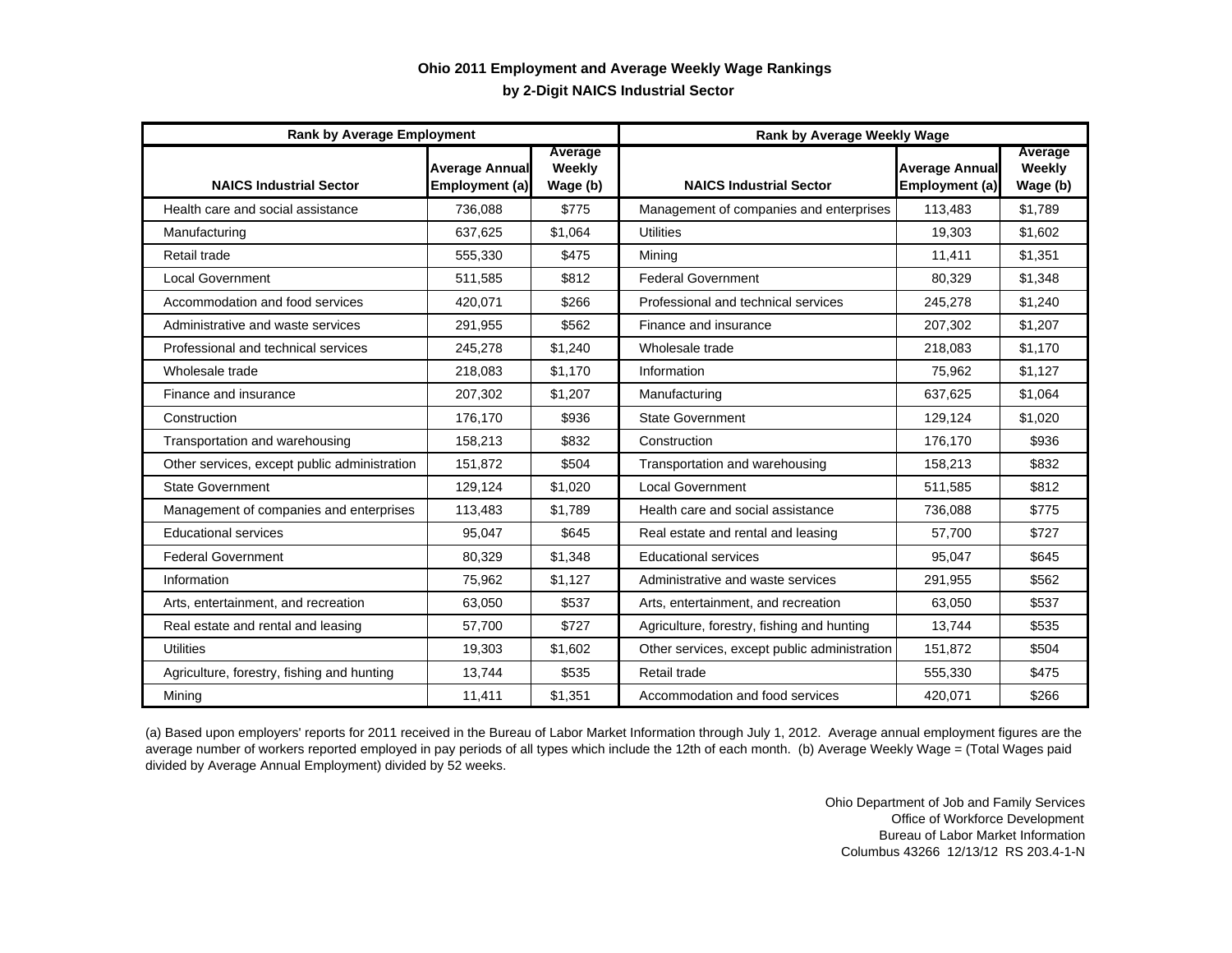## **Ohio's High Employment Industries: Top 45 Industries Ranked by Employment (3-Digit NAICS Codes)**

| <b>NAICS</b> |                                              | <b>Average Annual</b> | <b>Average Weekly</b> |
|--------------|----------------------------------------------|-----------------------|-----------------------|
| Code         | <b>Industry Title</b>                        | Employment (a)        | Wage (b)              |
| 722          | Food services and drinking places            | 387,232               | \$259                 |
| 561          | Administrative and support services          | 278,638               | \$545                 |
| 541          | Professional and technical services          | 245,278               | \$1,240               |
| 621          | Ambulatory health care services              | 242,446               | \$963                 |
| 622          | Hospitals                                    | 235,405               | \$938                 |
| 623          | Nursing and residential care facilities      | 169,624               | \$470                 |
| 452          | General merchandise stores                   | 120,519               | \$365                 |
| 423          | Merchant wholesalers, durable goods          | 119,638               | \$1,124               |
| 238          | Specialty trade contractors                  | 114,907               | \$879                 |
| 551          | Management of companies and enterprises      | 113,483               | \$1,789               |
| 445          | Food and beverage stores                     | 103,780               | \$390                 |
| 336          | Transportation equipment manufacturing       | 100,187               | \$1,254               |
| 332          | Fabricated metal product manufacturing       | 99,700                | \$1,003               |
| 611          | <b>Educational services</b>                  | 95,047                | \$645                 |
| 524          | Insurance carriers and related activities    | 94,736                | \$1,232               |
| 522          | Credit intermediation and related activities | 94,217                | \$977                 |
| 624          | Social assistance                            | 88,613                | \$413                 |
| 333          | Machinery manufacturing                      | 70,827                | \$1,110               |
| 441          | Motor vehicle and parts dealers              | 69,087                | \$753                 |
| 424          | Merchant wholesalers, nondurable goods       | 68,574                | \$1,073               |
| 484          | <b>Truck transportation</b>                  | 63,725                | \$828                 |
| 311          | Food manufacturing                           | 54,525                | \$894                 |
| 812          | Personal and laundry services                | 54.347                | \$405                 |
| 326          | Plastics and rubber products manufacturing   | 51,616                | \$865                 |
| 813          | Membership associations and organizations    | 47,614                | \$471                 |
| 444          | Building material and garden supply stores   | 46,247                | \$535                 |
| 713          | Amusements, gambling, and recreation         | 44,510                | \$303                 |
| 325          | Chemical manufacturing                       | 43,202                | \$1,455               |
| 811          | Repair and maintenance                       | 42,103                | \$682                 |
| 448          | Clothing and clothing accessories stores     | 41,228                | \$369                 |
| 236          | Construction of buildings                    | 40,355                | \$966                 |
| 531          | Real estate                                  | 39,814                | \$725                 |
| 331          | Primary metal manufacturing                  | 39,040                | \$1,178               |
| 446          | Health and personal care stores              | 36,656                | \$610                 |
| 493          | Warehousing and storage                      | 35,829                | \$786                 |
| 447          | Gasoline stations                            | 33,131                | \$341                 |
| 721          | Accommodation                                | 32,839                | \$354                 |
| 453          | Miscellaneous store retailers                | 29,891                | \$388                 |
| 425          | Electronic markets and agents and brokers    | 29,871                | \$1,577               |
| 517          | Telecommunications                           | 27,652                | \$1,236               |
| 511          | Publishing industries (except internet)      | 26,600                | \$1,126               |
| 335          | Electrical equipment and appliance mfg.      | 26,421                | \$1,096               |
| 327          | Nonmetallic mineral product manufacturing    | 24,838                | \$1,005               |
| 454          | Nonstore retailers                           | 23,002                | \$716                 |
|              |                                              |                       |                       |
| 323          | Printing and related support activities      | 22,250                | \$787                 |

(a) Based upon employers' reports for 2011 received in the Bureau of Labor Market Information through July 1, 2012. Average annual employment figures are the average number of workers reported employed in pay periods of all types which include the 12th of each month. (b) Average Weekly Wage = (Total Wages paid divided by Average Annual Employment) divided by 52 weeks.

> Ohio Department of Job and Family Services Office of Workforce Development Bureau of Labor Market Information Columbus 43266 12/13/12 RS 203.4-2-N